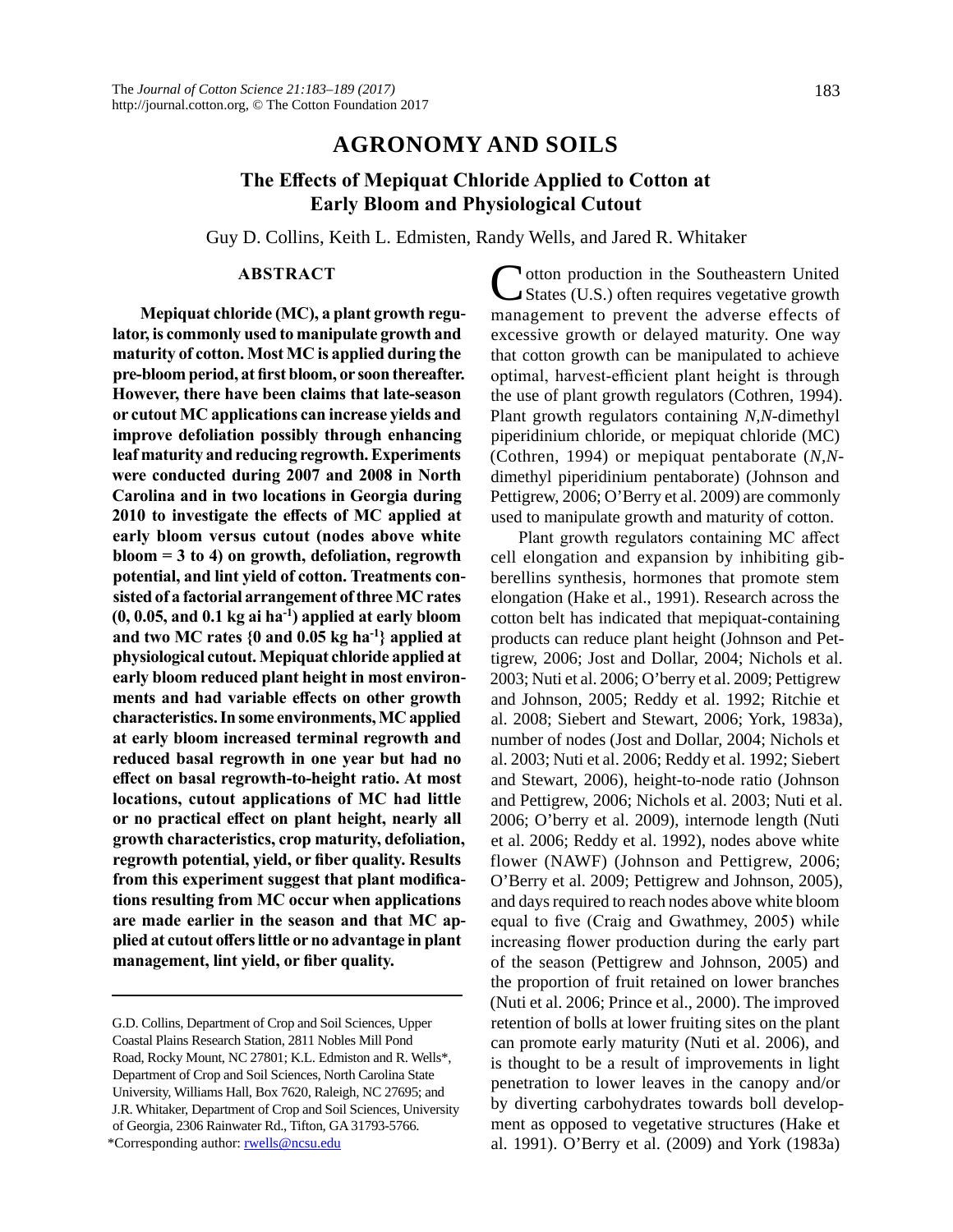noted that improvements in earliness and maturity due to mepiquat application. They further suggested benefits from an earlier harvest and avoidance of unfavorable late-season weather conditions.

Researchers and extension recommendations have suggested that other advantages associated with reduced vegetative growth may include improved insect management (Edmisten, 2009), reduced liklihood of boll rot (Edmisten, 2009; Jost and Dollar, 2004), improved harvest efficiency (Jost and Dollar, 2004) due to shorter, more uniform plants, and potentially increased yields (Edmisten, 2009; Jost and Dollar, 2004). Yield response to MC has been inconsistent. Some researchers have reported yield increases due to MC application in some environments (Coccaro et al. 2004; Elbehar et al. 1996; Elbehar and Welch, 1996; Nichols et al. 2003; Siebert and Stewart, 2006; York, 1983a; York, 1983b) while others have reported no yield response (Craig and Gwathmey, 2005; Edmisten, 1994; Prince et al., 2000; York, 1983a) or yield losses due to MC (O'Berry et al. 2009; York, 1983a).

The optimal MC application rate or strategy is variable among environments, regions, or agronomic systems. Some researchers and extension recommendations have suggested that environmental conditions that would likely result in excessive vegetative growth, and thus a favorable response to MC application, include high plant populations, excessive fertility or soil moisture (Edmisten 2009; Nichols et al. 2003; O'Berry et al. 2009), and/or the utilization of late-maturing varieties (Edmisten 2009). York (1983b) suggested that mepiquat can offset the unfavorable effects of high plant populations, especially in conditions that promote rank growth or late maturity.

In the Southeastern U.S., it is generally recommended that MC be applied during the pre-bloom period to soon after the bloom period begins (especially in irrigated environments) to guide the plant into the bloom stage to the point where the increasing boll load can inhibit or control terminal growth; rarely is it recommended that MC be applied late into the bloom period, unless prior applications failed to suppress growth. It is generally thought that the potential advantages of MC application are non-existent or miniscule beyond mid-bloom in the Southeastern U.S. However, there have been some claims, primarily by consultants and industry representatives that MC applied at physiological cutout (cessation of upward effective blooming) may also

be advantageous. Additionally, several labels for MC-containing products suggest positive results from cutout or late-season applications ([http://www.](http://www.cdms.net/LDat/ld75P004.pdf;%20http:/www.cdms.net/ldat/ld6BH006.pdf) [cdms.net/LDat/ld75P004.pdf; http://www.cdms.net/](http://www.cdms.net/LDat/ld75P004.pdf;%20http:/www.cdms.net/ldat/ld6BH006.pdf) [ldat/ld6BH006.pdf\)](http://www.cdms.net/LDat/ld75P004.pdf;%20http:/www.cdms.net/ldat/ld6BH006.pdf).

There have been claims that MC applied late in the season can further enhance boll maturity and potentially increase yield, promote rapid leaf maturity which could facilitate defoliation, and possibly inhibit or reduce re-growth potential. Regrowth is the renewed growth that appears in the basal and terminal regions of the plant after boll demands for photosynthates have been met, and environmental conditions promote renewed vegetative growth. Some researchers have reported that greatest yield of Pima cotton was achieved through MC applied sequentially at mid- to late-bloom (Munk et al., 1998) while researchers in Arkansas assign negative effects on fiber yield to late-season applications (Cordell et al. 2005). These observations warrant an investigation of the effects of MC applied at cutout for cotton grown in the Southeastern U.S. The objective of this experiment was to investigate and contrast the effects of MC applied at early bloom and cutout on plant stature, defoliation, re-growth, lint yield, and fiber quality of cotton.

#### **MATERIALS AND METHODS**

Experiments were conducted in four environments (ENV1, ENV2, ENV3 and ENV4) between 2007 and 2010 in North Carolina and Georgia (Table 1). Late-maturing cultivars suitable for these environments were planted at a rate of  $13.1$  seeds m<sup>-1</sup> in early to mid-May using a two-row vacuum planter. Plots contained four rows 12.2 m long and spaced 0.97 m apart. Treatments consisted of a factorial arrangement of 0, 0.05, or 0.1 kg a.i. ha<sup>-1</sup> MC applied at early bloom (5 to 6 white blooms per 7.6 m of row or at plant heights of 75 to 85 cm if blooming was not yet initiated) and  $0$  and  $0.05$  kg ha<sup>-1</sup> MC applied at physiological cutout [3 to 4.5 nodes above white flower (NAWF) and no earlier than three weeks of bloom period if a suspended cutout was observed]. Treatments were arranged in a randomized complete block design containing four replications. Nitrogen fertilization rates were 101 and 123 kg ha<sup>-1</sup> for the North Carolina and Georgia environments, respectively. All other production and pest management practices were conducted according to the Cooperative Extension recommendations for that region.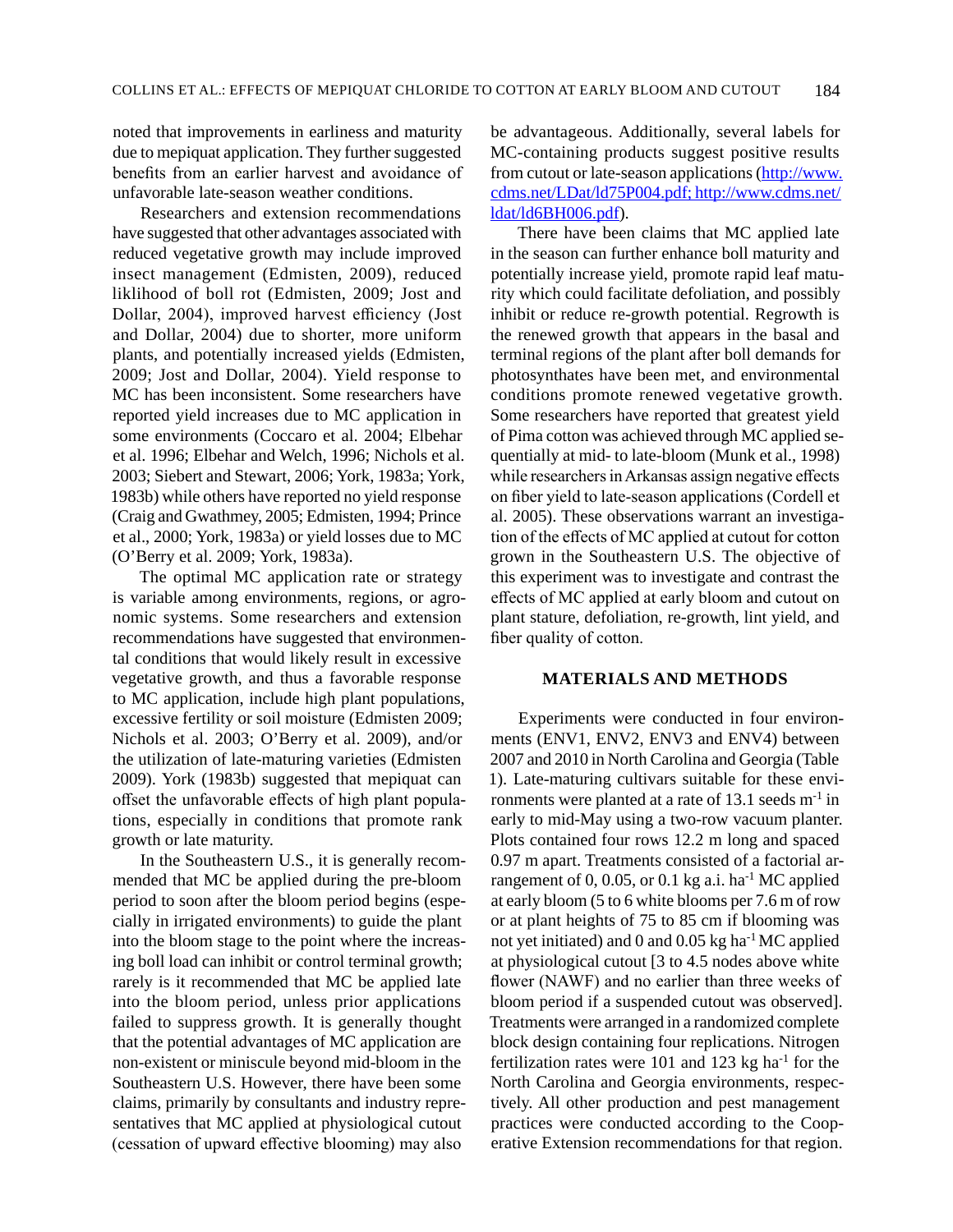| Environment      | Location              | <b>Planting Date</b> | Cultivar                        | <b>NAWF</b> at cutout<br><b>MC</b> application | <b>Soil Type</b>                     |
|------------------|-----------------------|----------------------|---------------------------------|------------------------------------------------|--------------------------------------|
| ENV1             | <b>Beulaville, NC</b> | 2 May 2007           | Deltapine 164 B2RF <sup>Z</sup> | 4.3                                            | Norfolk fine sandy loam <sup>Y</sup> |
| ENV <sub>2</sub> | <b>Beulaville, NC</b> | 6 May 2008           | <b>Deltapine 164 B2RF</b>       | 3.7                                            | Norfolk fine sandy loam              |
| ENV3             | Attapulgus, GA        | 13 May 2010          | <b>Deltapine 0949 B2RF</b>      | 0.9                                            | Dothan loamy sand $X$                |
| ENV4             | <b>Tifton, GA</b>     | 14 May 2010          | <b>Deltapine 0949 B2RF</b>      | 3.2                                            | Tifton sandy loam <sup>W</sup>       |

**Table 1. Experimental environments with location, planting date, cultivar, nodes above white flower (NAWF) at cutout MC application and soil type**

**<sup>Z</sup> Both cultivars are medium to late maturity**

**<sup>Y</sup> fine-loamy, kaolinitic, thermic, Typic Kandiudult**

**<sup>X</sup> fine-loamy, kaolinitic, thermic Plinthic Kandiudult**

**W fine-loamy, kaolinitic, thermic, Plinthic Kandiudult**

The early bloom treatments received MC (Mepex®, Nufarm Americas Inc., Burr Ridge IL.) at the respective rates on 27 June, 1 July, 6 July and 7 July when plant heights were 84, 75, 87 and 103 cm in environments ENV1, ENV2, ENV3 and ENV4, respectively. The cutout applications of MC in ENV1 were made on 26 July for early bloom MC applications and 7 August for treatments receiving no early bloom MC. Cutout MC treatments for ENV2, ENV3 and ENV4 were applied on 28 July, 2 August and 3 August, respectively.

Mepiquat chloride was applied using a  $CO<sub>2</sub>$ -pressurized backpack sprayer calibrated to deliver  $140$  L ha<sup>-1</sup> using TeeJet® XR110-02 flat-fan nozzles (TeeJet Technologies, Wheaton, IL). Plant heights were recorded for six plants in the center two rows of each plot on the day of early bloom application and plant height and NAWF on the day of cutout application in all environments. The number of total nodes and sympodial nodes, and mapping of fruit in all node zones were collected for six plants per plot in ENV1 and ENV2 only.

On the day of defoliation, percent open boll counts were recorded on a randomly chosen 1-m section of row within each plot, and nodes above cracked bolls (nodes between highest first position cracked boll and highest harvestable boll) were recorded for six plants per plot in ENV1 and ENV2. Defoliants were applied using the same sprayer used for MC application. Percent defoliation was determined at 7 and 14 days after treatment (DAT) in all environments. Percent dessication was recorded at 7 and 14 DAT in ENV1 and ENV2 only. Juvenile growth, or regrowth, was collected from six plants in the center two rows of each plot at approximately 20 days after defoliation. Regrowth was separated as either terminal or basal regrowth and was air-dried for one week at room temperature. Terminal regrowth included regrowth on the top four nodes of the plant, and basal regrowth included all other regrowth on the plant.

The center two rows of each experimental unit were harvested with a two-row spindle picker on 12, 17, 20 and 26 October for ENV1, ENV2, ENV3 and ENV4, respectively. Seed cotton weights for each plot were recorded and sub-samples were collected for lint percentage and high volume instrumentation analysis. Harvest data included lint yield, micronaire, length, length uniformity, and strength.

Data for maturity parameters, defoliation, regrowth, lint yield, and fiber quality parameters were subjected to analysis of variance using the general linear model in SAS version 9.1.3 (SAS Institute, Cary NC). Means of significant main effects and interactions were separated using Fisher's Protected LSD at  $p < 0.05$  or 0.1.

#### **RESULTS AND DISCUSSION**

There were very few interactions between MC applied at early bloom and at cutout, therefore main effects are primarily discussed. Interactions between main effects and years were infrequent, but are discussed accordingly.

**Environments.** Rainfall and irrigation amounts are presented in Figure1A. Irrigation (2.5 cm) was applied on 14 June and 7, 13, 18, and 26 July in ENV4. Adequate moisture was available in all four environments with rainfall totals ranging from 39 to 46 cm at the beginning of September. Heat unit (HU) accumulation (Fig. 1B) was quite different between the North Carolina (ENV1 and ENV2) and Georgia (ENV3 and ENV4) environments. The mean total seasonal HU accumulation was 31% greater in the Georgia than in North Carolina environments. The rate of accumulation was also greater in Georgia than North Carolina. Regression analysis of the period from mid-June to the end of September revealed an increase of 87 and 72 HU/week in Geogia and North Carolina, respectively.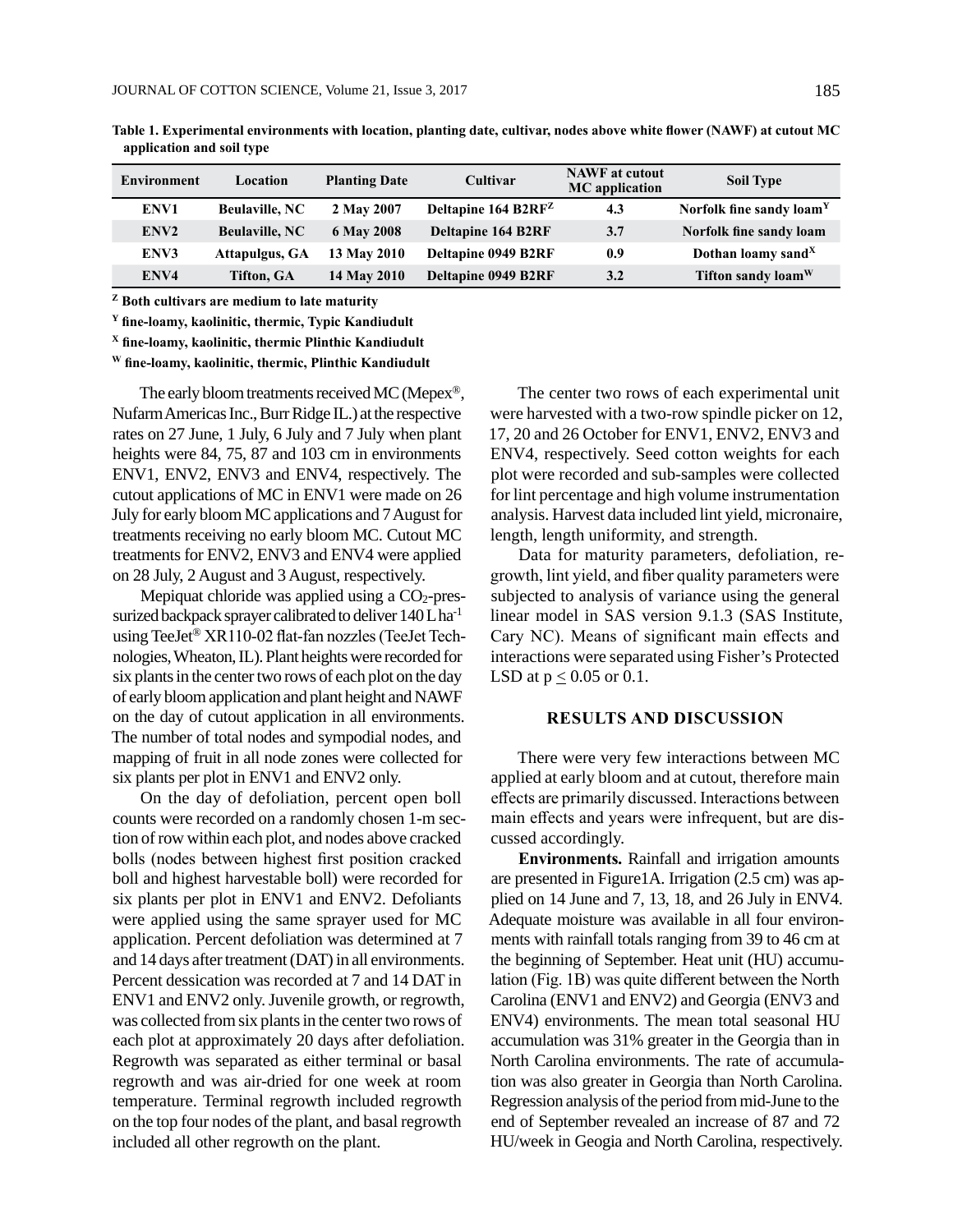Increased heat unit accumulation at lower latitudes was reported by Wells and Edmisten (2009) and was implicated in both early and late season growth differences across the cotton growing regions.



**Figure 1. Weekly cumulative rainfall and irrigation amounts (A) and weekly accumulated heat units (B) from the four environments (ENV) studied. Discriptions of the environments are contained in Table 1.**

**Early Bloom Mepiquat Chloride Treatments.**  Growth characteristics most affected by early bloom MC treatments were those representing plant stature namely, plant height, number of sympodial nodes, total nodes and height-to-node ratio (Table 2). All locations, except ENV4, showed a main effect for MC applied at early bloom on plant height. In ENV1, ENV2 and ENV3, plant height was reduced 14.2% by the 0.05 kg ha<sup>-1</sup> rate and 19.8% by the 0.1 kg ha<sup>-1</sup> rate. These effects are similar to previous reports (Johnson and Pettigrew 2006; Nichols et al. 2003; Nuti et al. 2006; O'Berry et al. 2009; Pettigrew and Johnson, 2005; Reddy et al. 1992; Ritchie et al. 2008; Siebert and Stewart, 2006). In ENV1 and ENV2, MC increased sympodial boll retention from 43.6% to 49.0 and 51.8% for the 0.05 and 0.1 kg ha-1 MC treatments, respectively. Further, the  $0.1$  kg ha<sup>-1</sup> rate reduced the number of sympodial nodes 14.6% (Table 2). Mepiquat chloride applied at

early bloom at both rates reduced the number of nodes per plant 7 to 9%. In ENV1, height-to-node ratio was reduced 10% by the 0.05 kg ha<sup>-1</sup> rate and 15% by the 0.1 kg ha<sup>-1</sup> rate, while in ENV2, only the 0.1 kg ha<sup>-1</sup> rate reduced height-to-node ratio 8%. Mepiquat chloride applied at early bloom had no effect on the node of first sympodium, and the number of sympodial and total bolls per plant.

Effects of early bloom MC treatments on boll development and late season events were evident only in ENV1 (data not shown). In that environment, MC treatments increased boll number at nodes eight to ten by an average of 39% (2.5 vs. 1.8). Similar findings were reported by Nuti et al. (2006), where MC applied at early bloom increased the number of bolls 23 to 33% on nodes eight through ten. These data indicate that MC can promote earlier maturity in some environments. Further, the  $0.05$  and  $0.1$  kg ha<sup>-1</sup> MC treatments increased terminal regrowth by 65%. However, the values were relatively minor  $(2.7 \text{ and } 3.9 \text{ g plant}^{-1})$ , respectively). Basal regrowth was decreased by the 0.05 and 0.1 kg ha-1 MC treatments 25 and 33%, respectively when compared with the  $34.9$  g plant<sup>-1</sup> found in the zero treatment. No early bloom MC treatments effects were evident in percent open bolls or nodes above cracked boll at the time of defoliation. In addition, neither defoliation nor desiccation percentages were affected by the early bloom MC treatments.

In ENV1, lint percentage was increased from 37 to 38% by the  $0.1 \text{ kg}$  ha<sup>-1</sup> rate applied at early bloom as compared with the 0 treatment but only at  $\alpha = 0.1$  $(p = 0.0695)$ . However, both MC rates applied at early bloom reduced lint percentage 2 % at all other locations also at  $\alpha = 0.1$  (p = 0.0501) (Table 3). Biological significance of such differences seems trivial at best. Sympodial boll retention was significatly increased by 11 and 15.7% in response to the 0.05 and 0.1 kg ha<sup>-1</sup> MC treatments. Neither rate had any effect on fiber yield, micronaire, fiber length, uniformity index, or fiber strength. Generally, the response of fiber yield to MC applications during early reproductive growth was variable. York (1983a) reported that, out of eight environments, three showed yield increases and one showed a yield decrease. Others have reported fiber yield increases (Coccaro et al. 2004; Elbehar et al. 1996; Elbehar and Welch, 1996; Nichols et al. 2003; Siebert and Stewart, 2006; York, 1983a; York, 1983b), decreases (O'Berry et al. 2009; York, 1983a) and no response to MC applications (Craig and Gwathmey, 2005; Edmisten, 1994; Prince et al., 2000; York, 1983a). In all cases, the environment x MC interaction appears extremely important in explaining reproductive responses.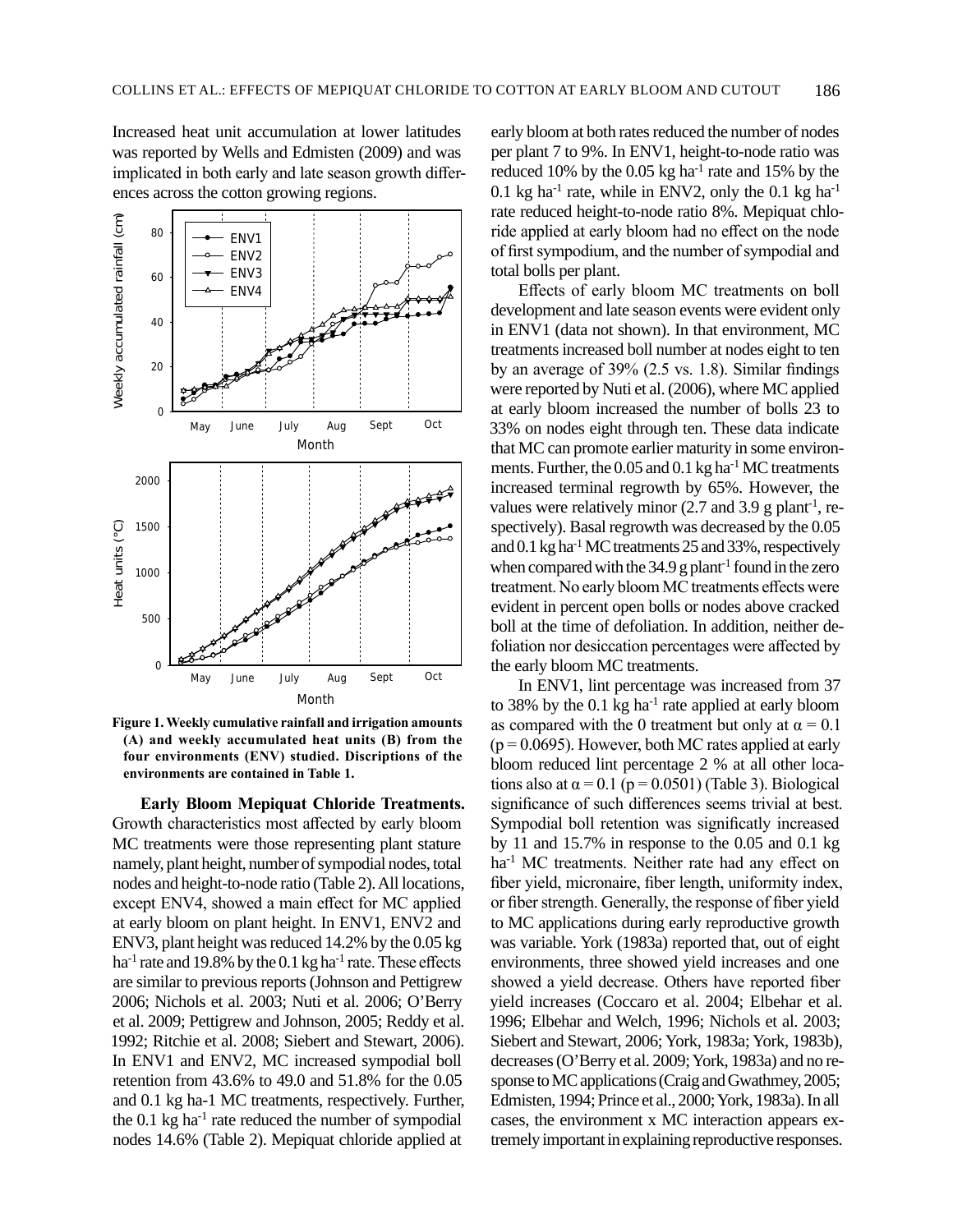**Mepiquat Chloride Treatments at Cutout.** At all locations, MC applied at cutout had no effect on plant height (Table 4). In ENV1 and ENV2, MC applied at cutout had no effect on sympodial and total node number, the node of first sympodium, the number of sympodia and the total number of bolls. Cutout MC increased height-to-node ratio 2% at these locations. Boll distribution in all node zones were generally unaffected by MC applied at cutout in ENV1 and ENV2 (data not shown). Mepiquat chloride applied at cutout also had no effect on percent open bolls, nodes above cracked boll, percent defoliation and and percent desiccation at seven DAT in ENV1 and ENV2 (data not shown). At all locations, terminal regrowth was not affected by

MC applied at cutout. Further, basal regrowth was only affected by the MC applied at cutout in ENV1 ( $\alpha$  = 0.1,  $P = 0.064$ ). Basal regrowth-to-height ratio was also reduced by MC applied at cutout in NC 2007, but not at any other location. There was substantial regrowth in all instances and MC treatments applied at cutout did little to hinder regrowth (data not shown).

At all locations, MC applied at cutout reduced lint percentage 1.7%, and more importantly reduced lint yield 2.6% but only at the 0.1 level of significance ( $p = 0.0929$ ) (Table 5). Cordell et al (2005) reported that MC applications at cutout or later decreased fiber yield by 129.9 kg ha<sup>-1</sup> or greater. Cutout MC affected neither fiber quality nor sympodial boll retention at any location (Table 5).

**Table 2. Effect of mepiquat chloride (MC) applied at early bloom on growth characteristics measured at the time of the cutout MC treatments. Internodal length was measured in ENV1 and ENV2 only**

| <b>MC</b> rate<br>applied at<br>early bloom | <b>Plant height</b>              |           | Internodal length                  |      |                  |                                   |                       | <b>Sympodial</b>   |                           |
|---------------------------------------------|----------------------------------|-----------|------------------------------------|------|------------------|-----------------------------------|-----------------------|--------------------|---------------------------|
|                                             | ENV1<br>ENV <sub>2</sub><br>ENV3 | ENV4      | <b>Total</b><br>nodes per<br>plant | ENV1 | ENV <sub>2</sub> | <b>Node of first</b><br>sympodium | Sympodia<br>per plant | bolls per<br>plant | <b>Bolls</b> per<br>plant |
| $kg$ ha <sup>-1</sup>                       |                                  | cm        | --- no.                            |      | cm               |                                   |                       | no.                |                           |
| $\bf{0}$                                    | 126.9                            | 117.5     | 19.5                               | 7.21 | 5.3              | 5.2                               | 12.1                  | 8.5                | 8.71                      |
| 0.05                                        | 109.0                            | 119.5     | 18.2                               | 6.49 | 5.1              | 5.2                               | 11.1                  | 8.59               | 9.05                      |
| 0.1                                         | 101.7                            | 115.6     | 17.8                               | 6.14 | 4.9              | 5.2                               | 10.3                  | 7.96               | 8.39                      |
| LSD(0.05)                                   | 4.6                              | <b>NS</b> | 1.1                                | 0.30 | 2.132            | <b>NS</b>                         | 1.01                  | <b>NS</b>          | <b>NS</b>                 |

**Table 3. Effect of mepiquat chloride applied at early bloom on lint percentage, lint yield, fiber quality parameters and sympodial boll retention<sup>Z</sup>**

| <b>MC</b> rate<br>applied at<br>early bloom | Lint percentage   |                                  |                             |                 |                                  |                     |                                      | <b>Sympodial</b>         |
|---------------------------------------------|-------------------|----------------------------------|-----------------------------|-----------------|----------------------------------|---------------------|--------------------------------------|--------------------------|
|                                             | ENV1              | ENV <sub>2</sub><br>ENV3<br>ENV4 | Lint vield                  | Micronaire      | <b>Upper half</b><br>mean length | Uniformity<br>index | <b>Fiber</b><br>strength             | Boll<br><b>Retention</b> |
| $-kg$ ha <sup>-1</sup> -                    |                   |                                  | $-$ kg ha <sup>-1</sup> $-$ | $--$ Units $--$ | $--- cm ---$                     | ------ % -----      | $-\frac{1}{2}$ tex <sup>-1</sup> --- | $--- 9/0$ $---$          |
| $\boldsymbol{0}$                            | 37.0              | 39.7 <sup>X</sup>                | 1262.4                      | 4.7             | 2.8                              | 81.6                | 29.3                                 | 43.6                     |
| 0.05                                        | 37.9              | 38.8                             | 1301.9                      | 4.8             | 2.8                              | 81.9                | 29.6                                 | 49.0                     |
| 0.1                                         | 38.0 <sup>Y</sup> | 38.7                             | 1321.4                      | 4.8             | 2.9                              | 81.7                | 29.5                                 | 51.8                     |
| LSD(0.05)                                   | NS                | <b>NS</b>                        | <b>NS</b>                   | <b>NS</b>       | <b>NS</b>                        | <b>NS</b>           | <b>NS</b>                            | 3.8                      |

**<sup>Z</sup>Data are pooled over locations unless otherwise noted.**

<sup>Y</sup>**Denotes values significantly higher than that of the non-treated control only at**  $\alpha = 0.1$  **(p = 0.07).** 

**X** Denotes values significantly higher than all other treatments only at  $\alpha = 0.1$  (p = 0.0501).

**Table 4. Effect of mepiquat chloride applied at cutout on growth characteristics measured at date of defoliation in ENV1 and ENV2 w Plant height was measured in all environments**

| <b>MC</b> rate<br>applied at<br>cutout | <b>Plant</b><br>height | <b>Total nodes</b><br>per plant | <b>Internodal</b><br>length | Node of first<br>sympodium | <b>Sympodiaper</b><br>plant | <b>Sympodial bolls</b><br>per plant | <b>Bolls</b><br>per plant |
|----------------------------------------|------------------------|---------------------------------|-----------------------------|----------------------------|-----------------------------|-------------------------------------|---------------------------|
| $kg$ ha <sup>-1</sup>                  | $-$ cm $-$             | $--- no.$                       | ------ cm<br>$- - - - - -$  |                            | no.                         |                                     |                           |
| $\bf{0}$                               | 113.3                  | 18.9                            | 5.8                         | 5.2                        | 11.3                        | 8.5                                 | 8.9                       |
| 0.05                                   | 114.3                  | 18.1                            | 5.9                         | 5.2                        | 11.0                        | 8.2                                 | 8.5                       |
| LSD(0.05)                              | <b>NS</b>              | <b>NS</b>                       | 0.1                         | <b>NS</b>                  | <b>NS</b>                   | <b>NS</b>                           | <b>NS</b>                 |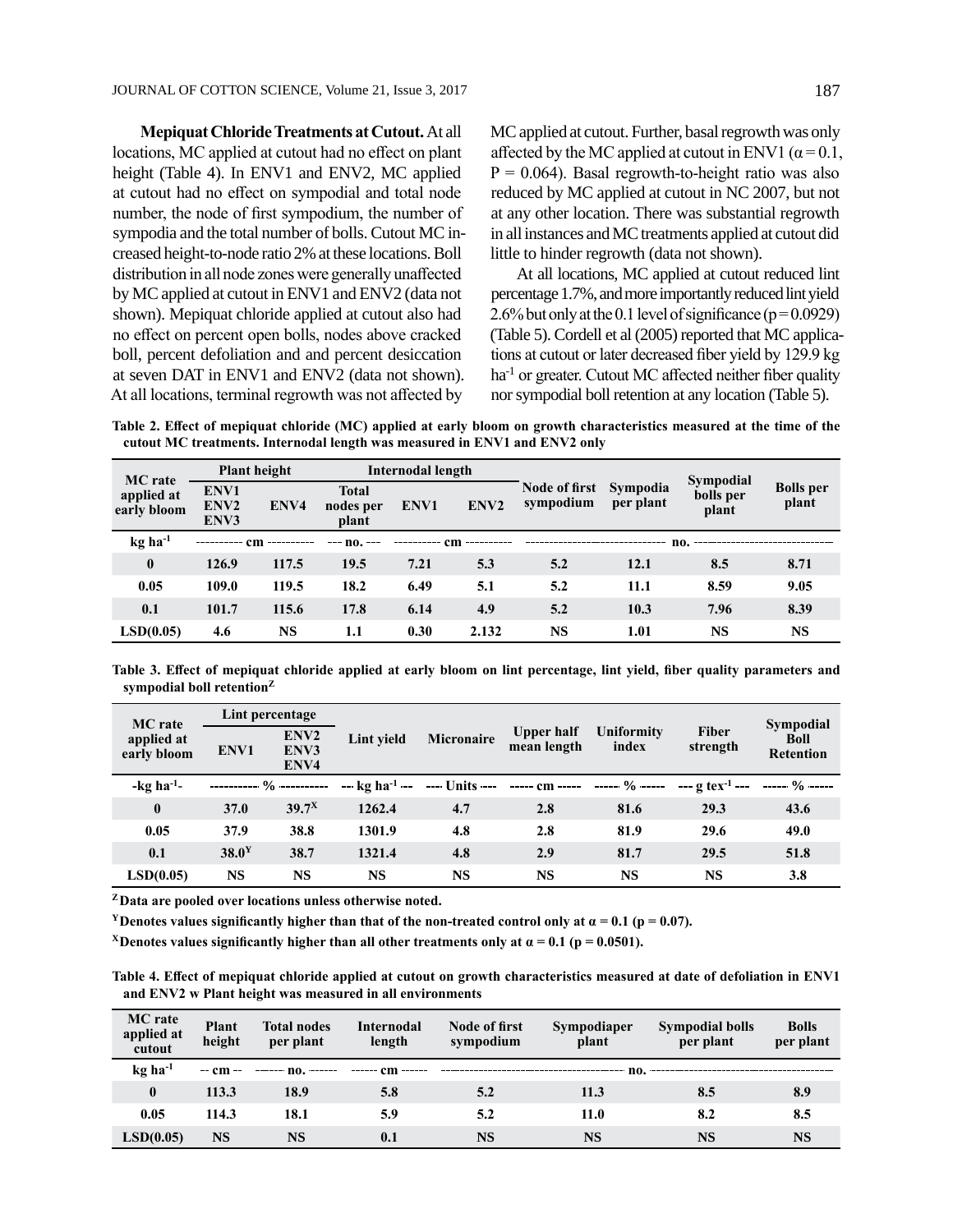| <b>MC</b> rate<br>applied at<br>cutout | Lint<br>percentage          | Lint<br>vield       | <b>Micronaire</b>                          | Upper half<br>mean length | Uniformity<br>index | Fiber<br>strength | Sympodial<br>boll retention                                                        |
|----------------------------------------|-----------------------------|---------------------|--------------------------------------------|---------------------------|---------------------|-------------------|------------------------------------------------------------------------------------|
| $kg$ ha <sup>-1</sup>                  | ------ $\frac{0}{0}$ ------ |                     | $-$ kg ha <sup>-1</sup> - ----- Units ---- |                           |                     |                   | ------- cm ------ ------- % ------ --- g tex <sup>-1</sup> -- --------- % -------- |
| $\bf{0}$                               | 39.1                        | 1312.2 <sup>Y</sup> | 4.8                                        | 2.8                       | 81.8                | 29.3              | 48.3                                                                               |
| 0.05                                   | 38.4                        | 1278.3              | 4.8                                        | 2.8                       | 81.7                | 29.6              | 47.9                                                                               |
| LSD(0.05)                              | 0.37                        | NS                  | <b>NS</b>                                  | <b>NS</b>                 | <b>NS</b>           | <b>NS</b>         | <b>NS</b>                                                                          |

**Table 5. Effect of mepiquat chloride applied at cutout on lint percentage, lint yield, and fiber quality parameters<sup>Z</sup>**

**<sup>Z</sup>Data are pooled over locations.**

<sup>Y</sup>**Denotes significance between treatments only at**  $\alpha$  **= 0.1 (p = 0.0929).** 

In summary, MC applied at early bloom reduced plant stature as measured as plant height, nodal characteristics and height-to-node ratio. These data also suggest that there were little to no other advantages in terms of maturity or preparation for harvest. Although yield was unaffected by early bloom applications of MC in both years, the use of MC applied at appropriate rates and rates is still warranted for growth management purposes under growth promoting conditions (i.e. higher plant populations, low abiotic and biotic stress, adequate soil fertility and tilth). More importantly, results from this experiment also suggested that applying MC at cutout has little to no advantageous effects on plant growth, maturity, harvest preparation, or fiber yield. Most importantly, lint yields were reduced by MC applied at cutout at the  $p < 0.1$  level which clearly negates any other potential advantage in management. These results also show little response to both the strikingly different total HU accumulation and rate of HU accumulation in Georgia versus North Carolina.

#### **ACKNOWLEDGEMENT**

This research was supported by Cotton Incorporated and the Georgia Cotton Commission

## **DISCLAIMER**

Mention of a trademark, warranty, proprietary product or vendor does not constitue a guarantee by the University of Georgia or North Carolina State University and does not imply approval or recommendation of the product to the exclusion of others that may be suitable.

## **REFERENCES**

Coccaro, J.C., H.W. McCarty, A. Rhodes, and H.R. Smith. 2004. Response of PGR's on DP 555 BG/RR by soil type. *In* Proc. Beltwide Cotton Conf. San Antonio, TX. 5-9 Jan. 2004. pp. 2082-2083. Natl. Cotton Counc. Am., Memphis,TN. p. 2082-2083.

- Cordell, M., B. Robertson, and F. Groves. 2005. Evaluation of mepiquat chloride treatments at cutout or the latest possible cutout date. *In* Proc. Beltwide Cotton Conf. New Orleans, LA. 4-7 Jan. 2005. Natl. Cotton Counc. Am., Memphis, TN. p. 2161.
- Cothren, J.T. 1994. Use of growth regulators in cotton production. *In.* G.A. Constable and N.W. Forrester, editors. Challenging the future. World Cotton Res. Conf.-1: Brisbane, Australia, 14-17 Feb. 1994. CSIRO, Australia. P. 6-24.
- Craig, C.C. and O. Gwathmey. 2005. Variety response to mepiquat chloride applications. *In* Proc. Beltwide Cotton Conf. New Orleans, LA. 4-7 Jan. 2005. Natl. Cotton Counc. Am., Memphis, TN. p. 1946.
- Edmisten, K.L. 2009. Suggestions for growth regulator use. p. 58-64. *In* K.L. dmisten (ed.). North Carolina Cotton Information. Publ. AG-417. North Carolina Cooperative Ext. Serv., Raleigh, NC.
- Edmisten, K.L. 1994. The use of plant monitoring techniques as an aid in determining mepiquat chloride rates in rain-fed cotton. p. 25-28. *In* : G.A. Constable and N.W. Forrester, editors. Challenging the future. Proc. World Cotton Res.Conf.-1, Brisbane, Australia. 14-17 Feb. 1994. CSIRO, Australia. P. 25-28.
- Elbehar, M.W. and R.A. Welch. 1996. Evaluation of plant growth regulators with varying nitrogen management. *In*  Proc. Beltwide Cotton Conf., Nashville, TN. 9-12 Jan. 1996. Natl. Cotton Counc. Am., Memphis, TN. p. 1415- 1418.
- Elbehar, M.W., R.A. Welch, and W.R. Meredith Jr. 1996. Nitrogen rates and mepiquat chloride effects on cotton lint yield and quality. *In* Proc. Beltwide Cotton Conf. , Nashville, TN. 9-12 Jan. 1996. Natl. Cotton Counc. Am., Memphis, TN. p. 1373-1379.
- Hake, K., T. Kerby, W. McCarty, D. O'Neal, and J. Supak. 1991. Physiology of PIX. Physiology Today newsletter. May 2: no. 6.
- Johnson, J.T. and W.T. Pettigrew. 2006. Effects of mepiquat pentaborate on cotton cultivars with different maturities. J. Cotton Sci. 10:128-135.